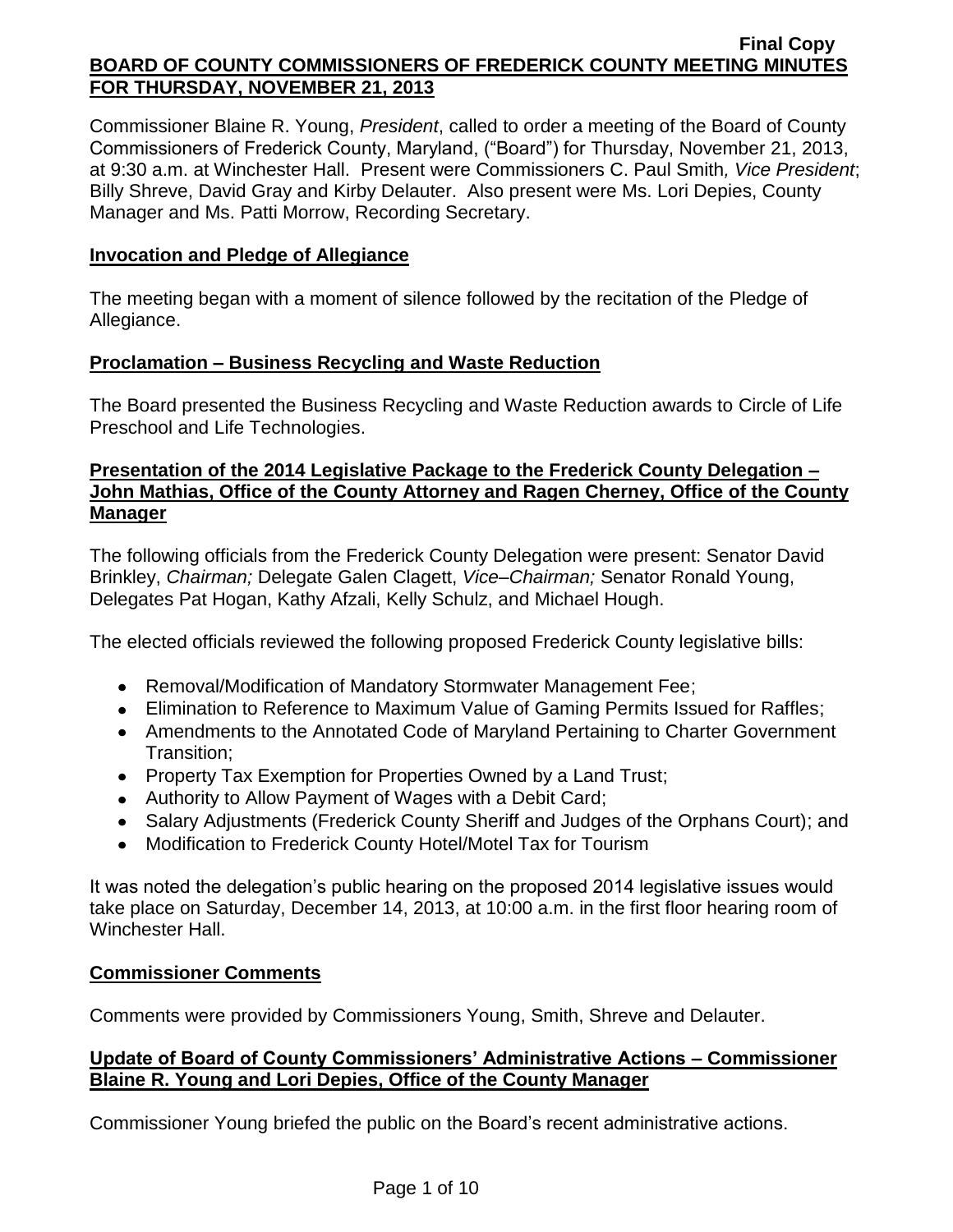#### **Approval of Minutes**

*Motion to approve the following minutes as amended: Events of October 31 through November 6, October 31 and November 7, 2013 – Passed 5-0.*

| <b>COMMISSIONERS</b> | <b>MOTION</b> | <b>SECOND</b> | <b>YES</b> | <b>NO</b> | <b>ABSTAIN</b> | <b>NOT PRESENT</b> |
|----------------------|---------------|---------------|------------|-----------|----------------|--------------------|
| Young                |               |               |            |           |                |                    |
| <b>Smith</b>         |               | "             |            |           |                |                    |
| <b>Shreve</b>        |               |               |            |           |                |                    |
| Grav                 |               |               |            |           |                |                    |
| <b>Delauter</b>      |               |               |            |           |                |                    |

## **PUBLIC COMMENTS**

None.

## **CONSENT AGENDA**

The following items were considered on the consent agenda:

- Purchasing Memo #14-052 Storm Drain Repair (Piggyback Contract)
- Purchasing Memo #14-064 Bid #14-024, Tree Trimming, Maintenance, Removal, Stump  $\bullet$ Grinding and Planting Services
- #BT-14-080, Department of Aging, Citizens Services Division
- #BT-14-081, Department of Aging, Citizens Services Division
- Conservation Reserve Enhancement Program (CREP) Prongas Easement Request
- FFY 2013 State Homeland Security Grant Program Award and Associated Budget Transfer(s) and Subgrants to Sheriff's Office, The City of Frederick and City of Brunswick
- EmPOWER Clean Energy Communities Fiscal Year 2014 Low-to-Moderate Income Grant Program
- EmPOWER Clean Energy Communities Fiscal Year 2014 Low-to-Moderate Income Competitive Grant Program
- Street Acceptance Robert Shen, Public Works Division  $\bullet$

*Motion to approve the consent agenda as presented – Passed 5-0.*

| <b>COMMISSIONERS</b> | <b>MOTION</b> | <b>SECOND</b> | <b>YES</b> | <b>NO</b> | <b>ABSTAIN</b> | <b>NOT PRESENT</b> |
|----------------------|---------------|---------------|------------|-----------|----------------|--------------------|
| Young                |               |               |            |           |                |                    |
| <b>Smith</b>         | ^             |               |            |           |                |                    |
| <b>Shreve</b>        |               |               |            |           |                |                    |
| Gray                 |               | ́             |            |           |                |                    |
| <b>Delauter</b>      |               |               |            |           |                |                    |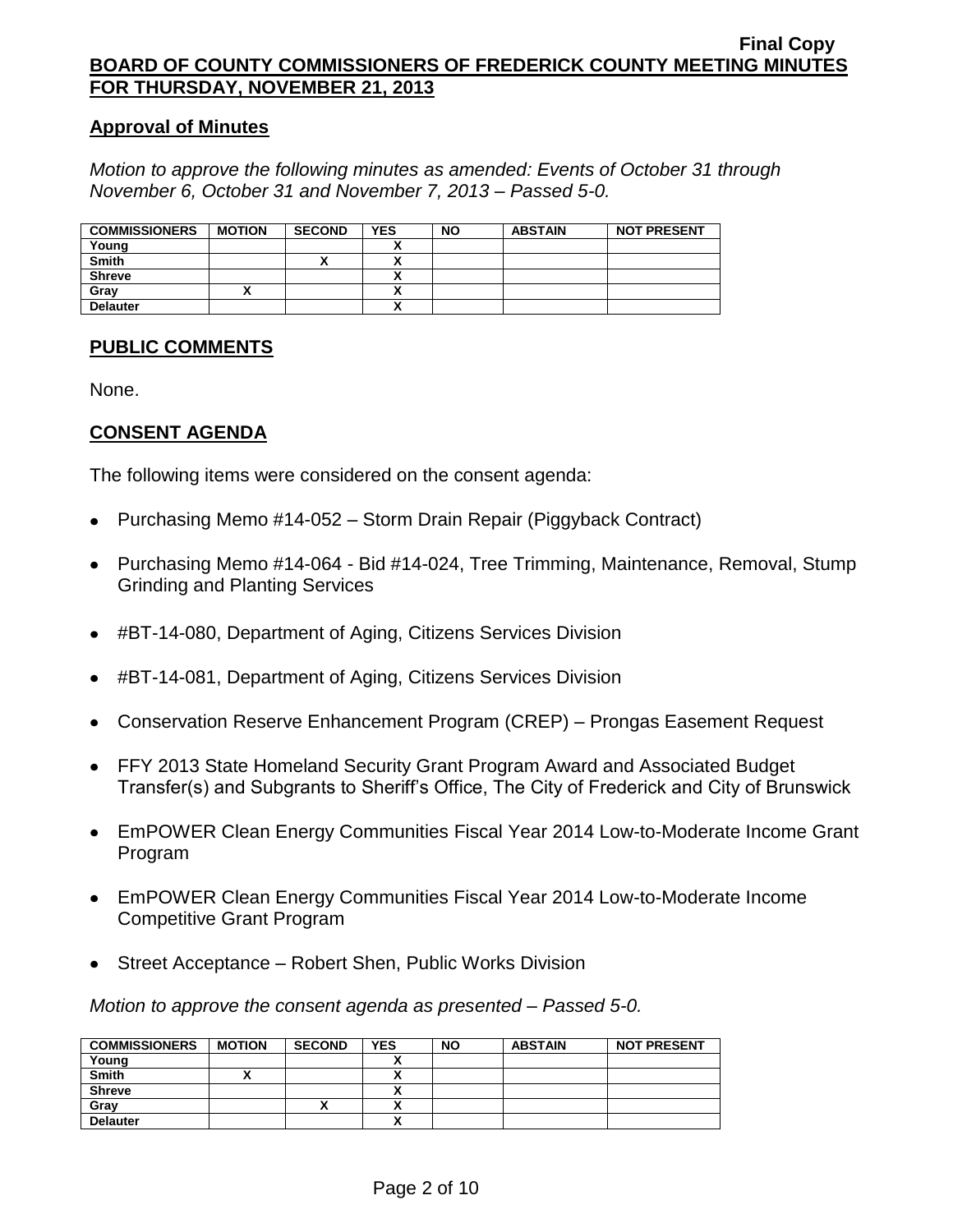## **AGENDA BRIEFING**

Commissioner Young noted the Board would hold public hearings on Thursday, December 5 at 9:30 a.m. on the possible sale of property located at 115 and 117 East Church Street, Frederick; a proposed resolution regarding the solid waste management administration landfill accounts, and the amendments to the Ethics Ordinance.

#### **WORKSESSION**

## **Appointments to Boards/Commissions – Joyce Grossnickle, Office of the County Manager**

#### Commission on Aging

There were no public comments.

*Motion to approve the appointments of Ms. Hazel LaCoste, Ms. Katie Rhinehart and Ms. Elizabeth Chung to serve terms to expire June 30, 2015 – Passed 5-0.*

| <b>COMMISSIONERS</b> | <b>MOTION</b> | <b>SECOND</b> | <b>YES</b>                | <b>NO</b> | <b>ABSTAIN</b> | <b>NOT PRESENT</b> |
|----------------------|---------------|---------------|---------------------------|-----------|----------------|--------------------|
| Young                |               |               |                           |           |                |                    |
| <b>Smith</b>         |               |               | ٠.                        |           |                |                    |
| <b>Shreve</b>        |               |               | ^                         |           |                |                    |
| Grav                 |               |               | <br>^                     |           |                |                    |
| <b>Delauter</b>      |               |               | $\ddot{\phantom{a}}$<br>Λ |           |                |                    |

#### Social Services Board

There were no public comments.

*Motion to approve the appointment of Ms. Theresa Harrison to serve a term to expire June 30, 2015 – Passed 5-0.*

| <b>COMMISSIONERS</b> | <b>MOTION</b> | <b>SECOND</b>            | <b>YES</b>                      | <b>NO</b> | <b>ABSTAIN</b> | <b>NOT PRESENT</b> |
|----------------------|---------------|--------------------------|---------------------------------|-----------|----------------|--------------------|
| Young                |               | $\overline{\phantom{a}}$ | $\overline{\phantom{a}}$        |           |                |                    |
| <b>Smith</b>         |               |                          |                                 |           |                |                    |
| <b>Shreve</b>        |               |                          |                                 |           |                |                    |
| Grav                 |               |                          | ~                               |           |                |                    |
| <b>Delauter</b>      |               |                          | `<br>$\boldsymbol{\mathcal{L}}$ |           |                |                    |

## **Proposed Resolution to Accept Surety Bonds to Guarantee Sediment and Erosion Control and Stormwater Management Improvements – Gary Hessong, Community Development Division**

Mr. Hessong presented the proposed resolution.

Public comment was heard from:

• Steve Oder, Land Use Council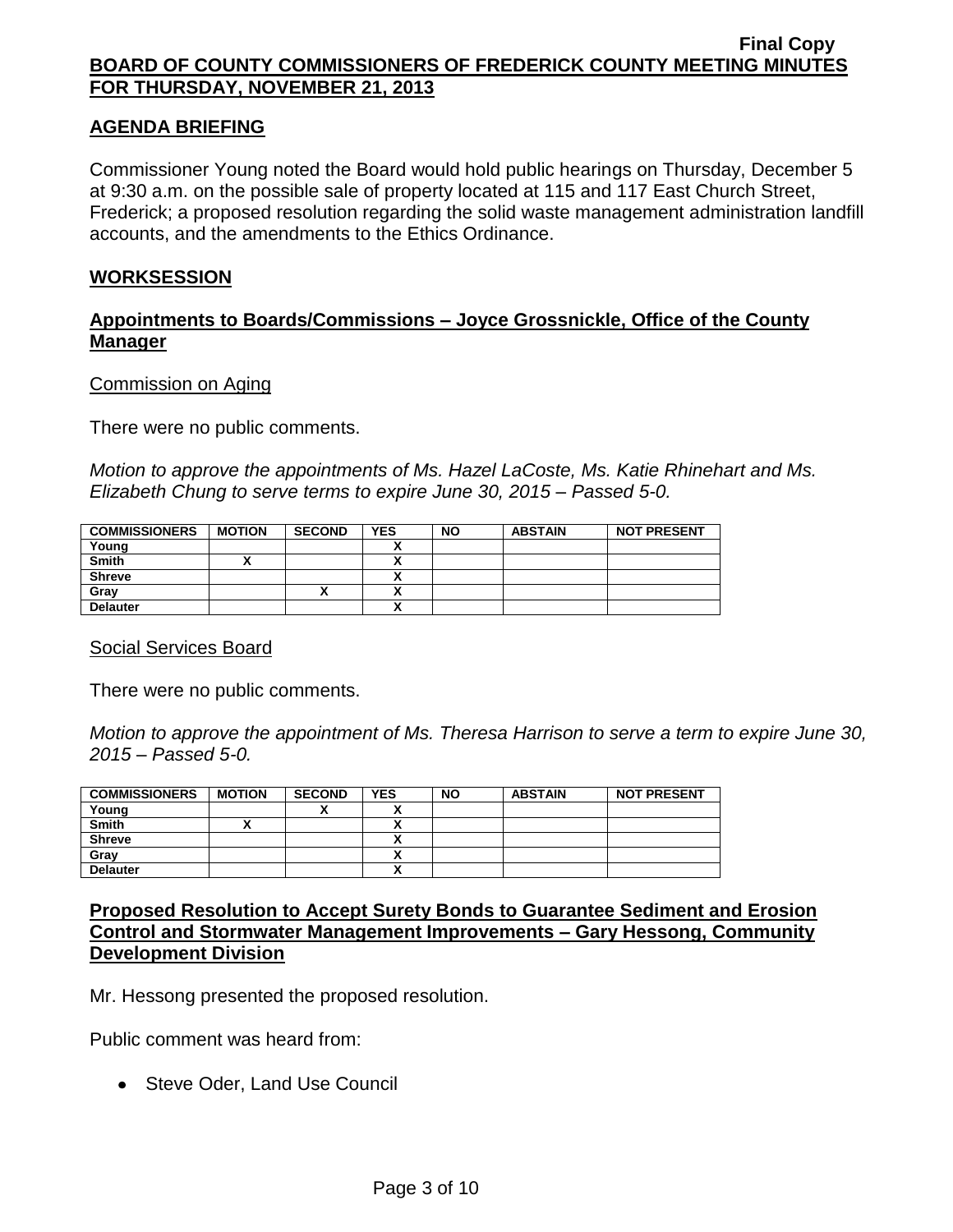*Motion to approve the proposed resolution to accept surety bonds to guarantee sediment and erosion control and stormwater management improvements as presented – Passed 5-0.*

| <b>COMMISSIONERS</b> | <b>MOTION</b> | <b>SECOND</b> | <b>YES</b> | <b>NO</b> | <b>ABSTAIN</b> | <b>NOT PRESENT</b> |
|----------------------|---------------|---------------|------------|-----------|----------------|--------------------|
| Young                |               |               |            |           |                |                    |
| <b>Smith</b>         |               |               |            |           |                |                    |
| <b>Shreve</b>        |               |               |            |           |                |                    |
| Gray                 |               |               |            |           |                |                    |
| <b>Delauter</b>      |               | ́             |            |           |                |                    |

(A copy of the approved/adopted resolution can be obtained in the County Manager's Office or from the county's website, [www.FrederickCountyMD.gov.](http://www.frederickcountymd.gov/))

## **Transfer of Development Rights (TDR) Work Group Update - Anne Bradley, Community Development Division**

The following members of the TDR participated in the discussion: Mr. Jim Gugel, Community Development Division; Mr. Steve Oder, Land Use Council; Mr. Dave Wilkinson; and Mr. Charles Brault, President, Frederick County Farm Bureau

Public comment was heard from:

- Rolan Clarke
- Kai Hagen

*Consensus for staff to return with a draft TDR Program document for the Board's December 19 meeting.*

## **ADMINISTRATIVE BUSINESS**

#### **Bid Award – Purchasing Memo #14-065, Employee Assistance Program Services for Frederick County Government and Frederick County Public Schools – Diane George, Finance Division**

*Motion to approve Purchasing Memo #14-065 as presented – Passed 5-0.*

| <b>COMMISSIONERS</b> | <b>MOTION</b> | <b>SECOND</b> | <b>YES</b> | <b>NO</b> | <b>ABSTAIN</b> | <b>NOT PRESENT</b> |
|----------------------|---------------|---------------|------------|-----------|----------------|--------------------|
| Young                |               |               |            |           |                |                    |
| <b>Smith</b>         |               |               |            |           |                |                    |
| <b>Shreve</b>        |               |               |            |           |                |                    |
| Gray                 |               |               |            |           |                |                    |
| <b>Delauter</b>      |               |               |            |           |                |                    |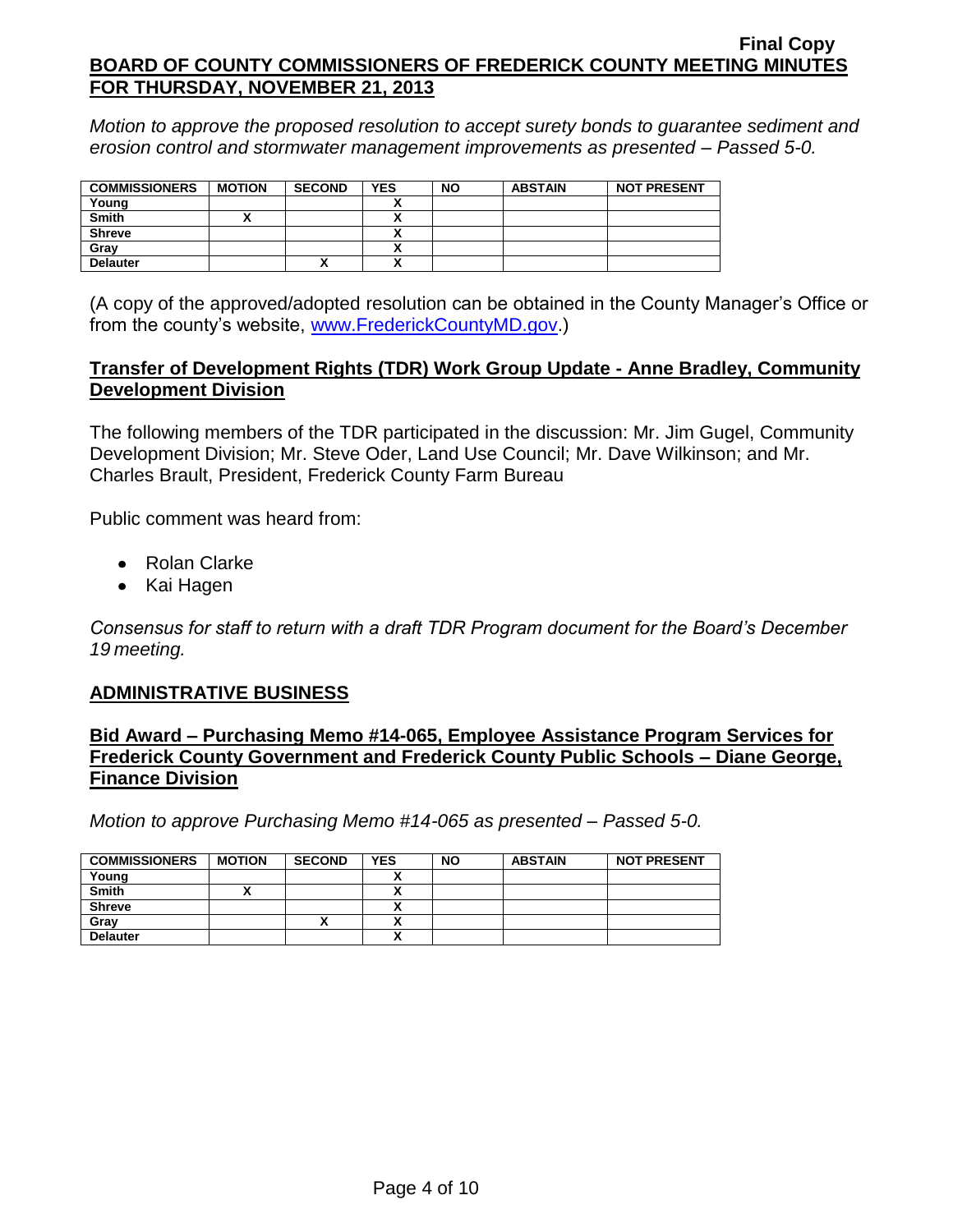## **Installment Purchase Program (IPP) – Hawker Tenant House Request – Anne Bradley, Community Development Division**

*Motion to approve a tenant house on the 131-acre IPP easement owned by Douglas Hawker – Passed 5-0.*

| <b>COMMISSIONERS</b> | <b>MOTION</b> | <b>SECOND</b> | <b>YES</b> | <b>NO</b> | <b>ABSTAIN</b> | <b>NOT PRESENT</b> |
|----------------------|---------------|---------------|------------|-----------|----------------|--------------------|
| Young                |               |               |            |           |                |                    |
| <b>Smith</b>         |               |               |            |           |                |                    |
| <b>Shreve</b>        |               | ,,            |            |           |                |                    |
| Gray                 |               |               |            |           |                |                    |
| <b>Delauter</b>      |               |               |            |           |                |                    |

## **Collective Bargaining for FY 2015 with the Career Fire Fighters Association of Frederick County, IAFF#3666 – Mitch Hose and Sophia Dobransky, Human Resources Division**

*Motion to authorize staff to participate in negotiations with the Career Fire Fighters Association of Frederick County, IAFF #3666 – Passed 5-0.*

| <b>COMMISSIONERS</b> | <b>MOTION</b> | <b>SECOND</b> | <b>YES</b>               | <b>NO</b> | <b>ABSTAIN</b> | <b>NOT PRESENT</b> |
|----------------------|---------------|---------------|--------------------------|-----------|----------------|--------------------|
| Young                |               |               |                          |           |                |                    |
| <b>Smith</b>         |               | ^             |                          |           |                |                    |
| <b>Shreve</b>        |               |               |                          |           |                |                    |
| Gray                 |               |               |                          |           |                |                    |
| <b>Delauter</b>      |               |               | $\overline{\phantom{a}}$ |           |                |                    |

# **New Lease for Old National Pike District Park Farmland – Paul Hanyok, Parks and Recreation Division**

*Motion to approve the proposed new lease for Old National Pike District Park farmland – Passed 5-0.*

| <b>COMMISSIONERS</b> | <b>MOTION</b> | <b>SECOND</b> | <b>YES</b> | <b>NO</b> | <b>ABSTAIN</b> | <b>NOT PRESENT</b> |
|----------------------|---------------|---------------|------------|-----------|----------------|--------------------|
| Young                |               |               |            |           |                |                    |
| <b>Smith</b>         |               | "             |            |           |                |                    |
| <b>Shreve</b>        |               |               |            |           |                |                    |
| Gray                 |               |               |            |           |                |                    |
| <b>Delauter</b>      |               |               |            |           |                |                    |

## **Asian American Center Partnership with the Business and Employment Center (BEC) – Laurie Holden, Citizens Services Division**

Ms. Holden presented the request from the Asian American Center of Frederick to lease space at the BEC for the purpose of providing employment assistance to refugees, enrollment into the Maryland Health Connection, and case coordination for health and human services.

*Motion to approve the proposed Memorandum of Understanding to allow the Asian American Center of Frederick to lease space at the BEC – Passed 5-0.*

| <b>COMMISSIONERS</b> | <b>MOTION</b> | <b>SECOND</b> | <b>YES</b> | <b>NO</b> | <b>ABSTAIN</b> | <b>NOT PRESENT</b> |
|----------------------|---------------|---------------|------------|-----------|----------------|--------------------|
| Young                |               |               |            |           |                |                    |
| <b>Smith</b>         |               |               |            |           |                |                    |
| <b>Shreve</b>        |               |               |            |           |                |                    |
| Grav                 |               | ,,            |            |           |                |                    |
| <b>Delauter</b>      |               |               | ,,,        |           |                |                    |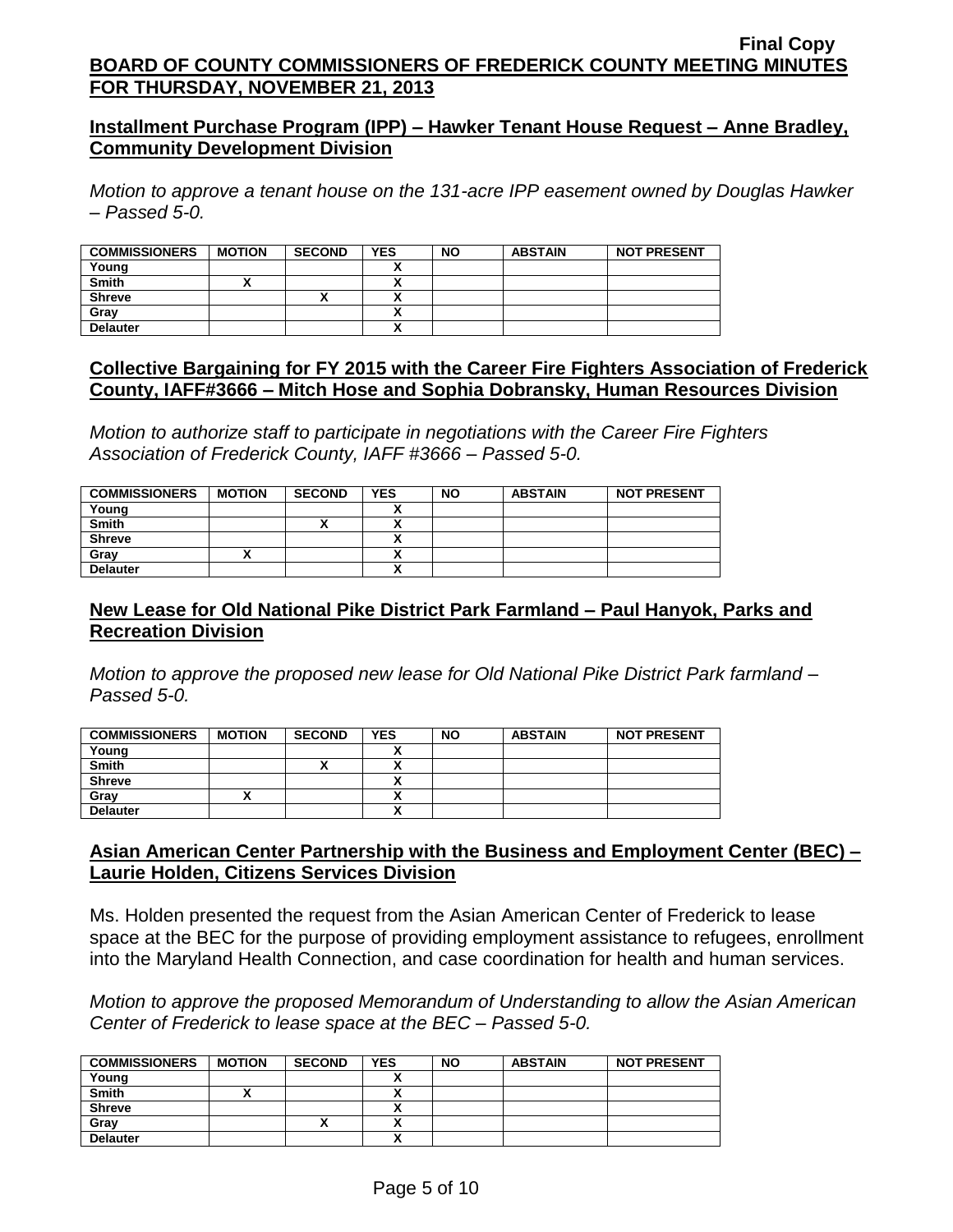## **Business Updates – Helen Propheter, Community Development Division**

Ms. Propheter presented an update on businesses in Frederick County.

This item was informational, no action was taken.

## **PUBLIC COMMENT**

None.

## **QUESTIONS – PRESS**

None.

## **COMMISSIONER COMMENTS**

None.

## **CLOSED SESSION**

Maryland Annotated Code State Government Article § 10-508(a) (7) To consult with counsel to obtain legal advice on a legal matter and (8) To consult with staff, consultants, or other individuals about pending or potential litigation.

Topic – To discuss with the county's attorneys and staff the resolution of claims related to a construction project.

Topic – To discuss with the county's attorneys and county staff the legal impact of a recently received legal notice. .

*Motion to go into closed session – Passed 5-0.*

| <b>COMMISSIONERS</b> | <b>MOTION</b> | <b>SECOND</b> | <b>YES</b>               | <b>NO</b> | <b>ABSTAIN</b> | <b>NOT PRESENT</b> |
|----------------------|---------------|---------------|--------------------------|-----------|----------------|--------------------|
| Young                |               |               |                          |           |                |                    |
| <b>Smith</b>         |               |               | ^                        |           |                |                    |
| <b>Shreve</b>        |               |               | ٠.<br>~                  |           |                |                    |
| Grav                 |               |               |                          |           |                |                    |
| <b>Delauter</b>      |               |               | $\overline{\phantom{a}}$ |           |                |                    |

# **ADJOURN**

The meeting adjourned at 12:00 p.m.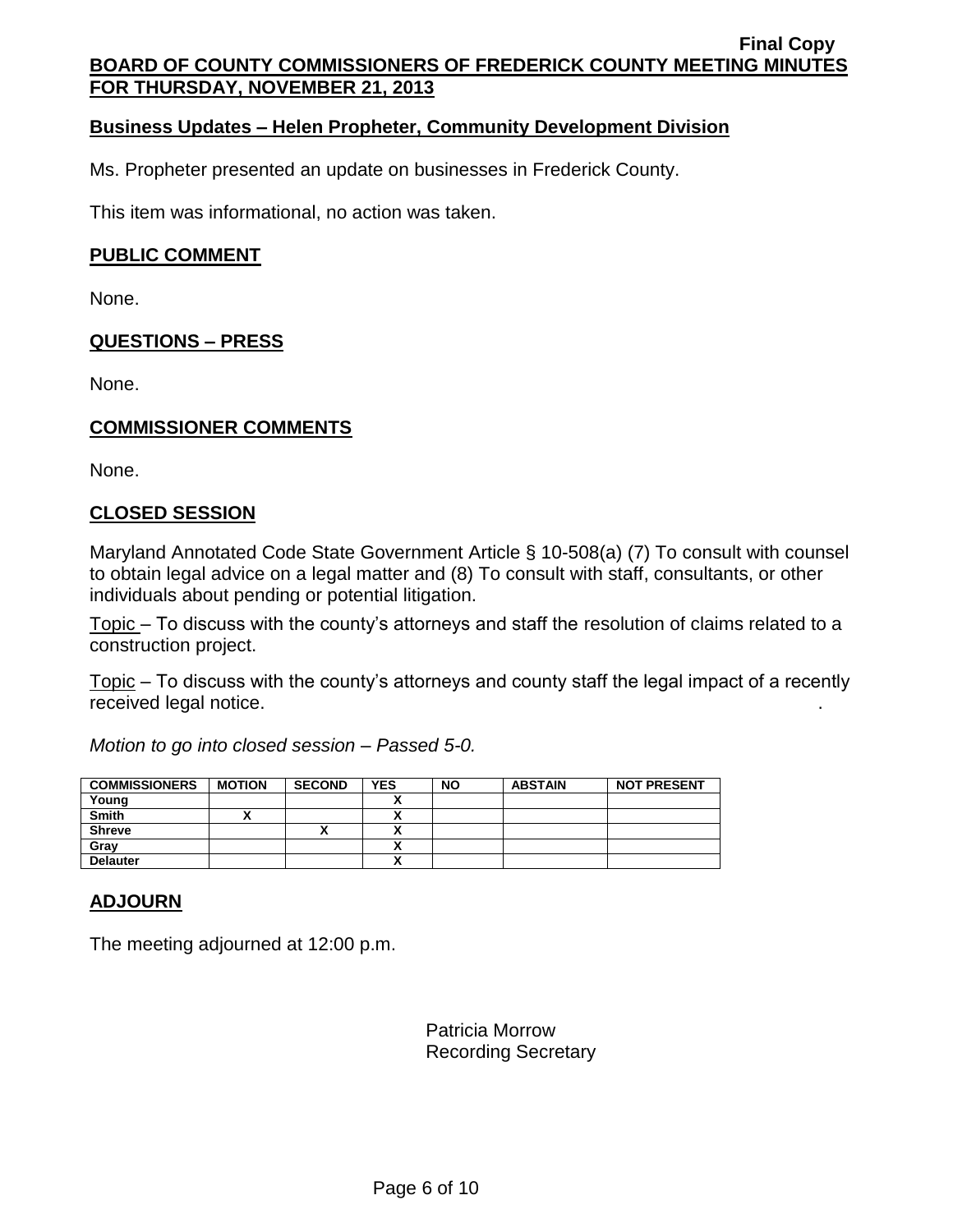# **FORM OF STATEMENT FOR CLOSING THE MEETING OF THURSDAY, NOVEMBER 21, 2013**

# **STATUTORY AUTHORITY TO CLOSE SESSION**

## **State Government Article §10-508(a):**

(7) To consult with counsel to obtain legal advice on a legal matter; and (8) To consult with staff, consultants, or other individuals about pending or potential litigation.

## **Motion:**

Commissioner Smith moved to go into closed session in accordance with Maryland Annotated Code State Government Article §10-508(a) (7) To consult with counsel to obtain legal advice on a legal matter; and (8) To consult with staff, consultants, or other individuals about pending or potential litigation. Commissioner Shreve seconded the motion that passed 5-0.

## **Time and Location:**

12:05 p.m. – Third Floor Meeting Room, Winchester Hall

## **Topic to be Discussed:**

To discuss with the county's attorneys and staff the resolution of claims related to a construction project.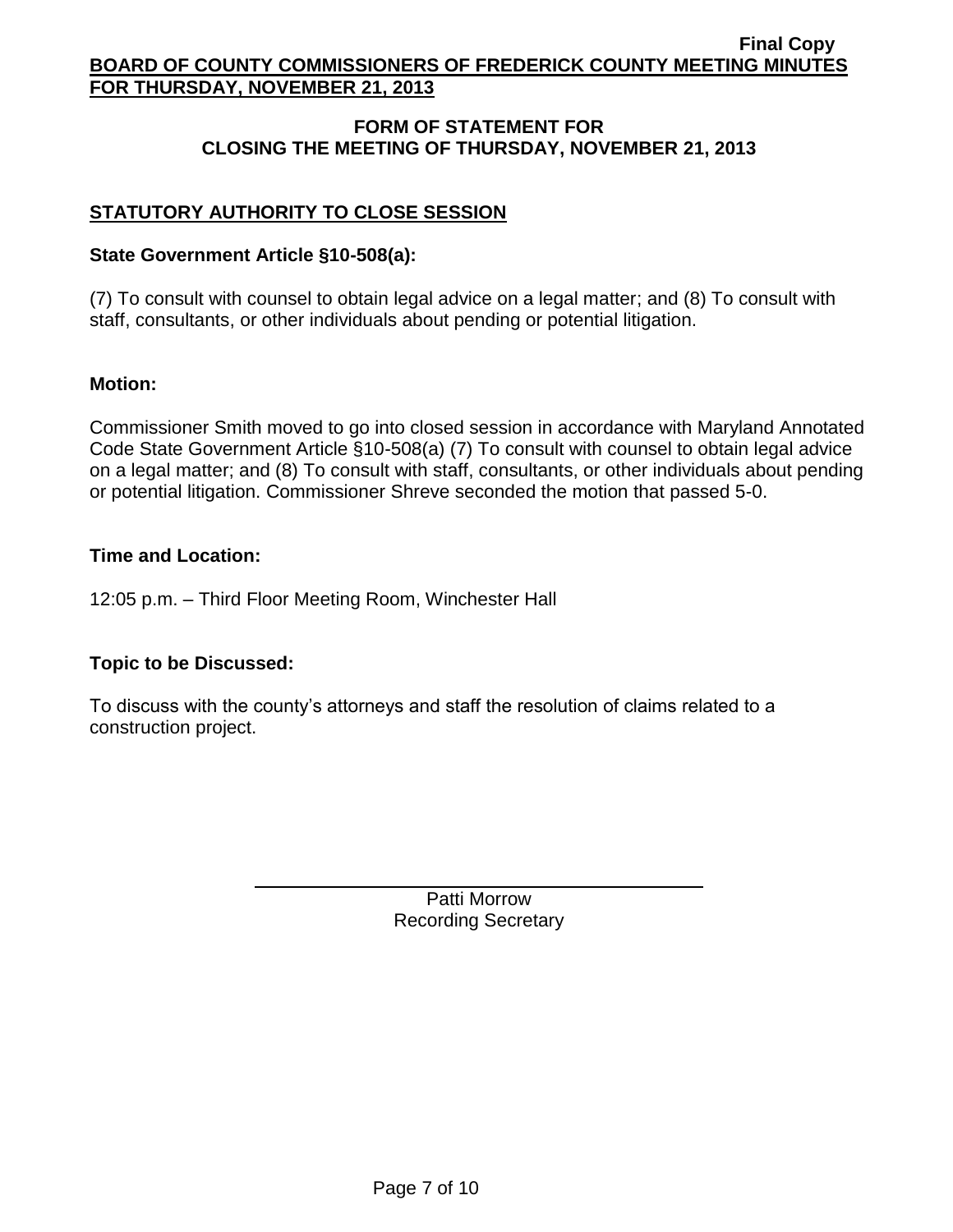#### **FORM OF STATEMENT FOR MINUTES OF NEXT OPEN MEETING ON THURSDAY, DECEMBER 5, 2013, FOLLOWING THE CLOSED MEETING OF THURSDAY, NOVEMBER 21, 2013**

# **STATUTORY AUTHORITY TO CLOSE SESSION**

## **State Government Article §10-508(a):**

(7) To consult with counsel to obtain legal advice on a legal matter; and (8) To consult with staff, consultants, or other individuals about pending or potential litigation.

## **Motion:**

Commissioner Smith moved to go into closed session in accordance with Maryland Annotated Code State Government Article §10-508(a) (7) To consult with counsel to obtain legal advice on a legal matter; and (8) To consult with staff, consultants, or other individuals about pending or potential litigation. Commissioner Shreve seconded the motion that passed 5-0.

## **Time and Location:**

12:05 p.m. – Third Floor Meeting Room, Winchester Hall

## **Others in Attendance:**

J. Mathias, L. Depies, M. Marschner, K. Demosky, R. McCain, K. Mitchell, R. Winebrenner and R. Santangelo.

## **Topic Discussed:**

To discuss with the county's attorneys and staff the resolution of claims related to a construction project.

## **Action Taken:**

The Board gave direction to staff.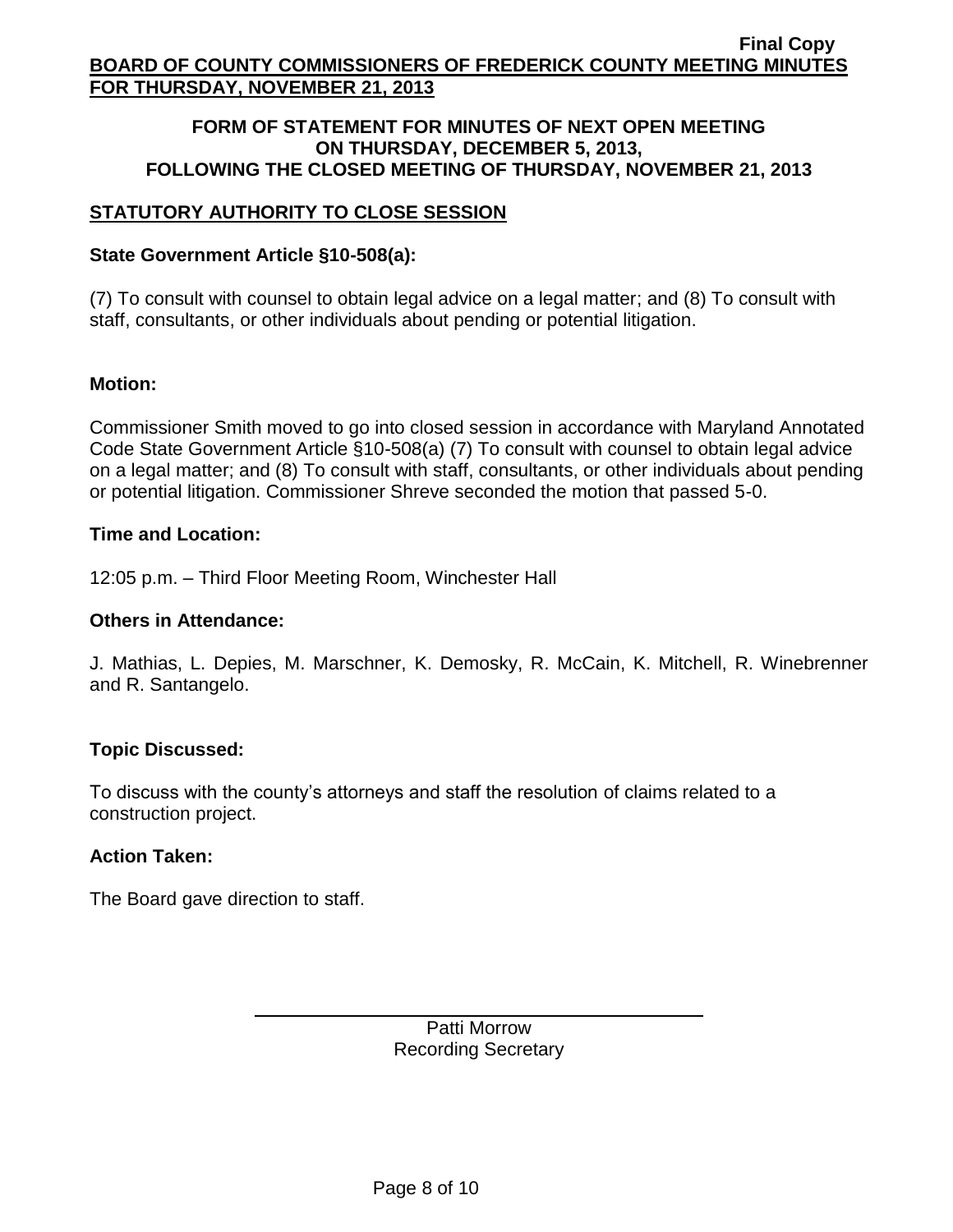## **FORM OF STATEMENT FOR CLOSING THE MEETING OF THURSDAY, NOVEMBER 21, 2013**

# **STATUTORY AUTHORITY TO CLOSE SESSION**

## **State Government Article §10-508(a):**

(7) To consult with counsel to obtain legal advice on a legal matter; and (8) To consult with staff, consultants, or other individuals about pending or potential litigation.

## **Motion:**

Commissioner Smith moved to go into closed session in accordance with Maryland Annotated Code State Government Article §10-508(a) (7) To consult with counsel to obtain legal advice on a legal matter; and (8) To consult with staff, consultants, or other individuals about pending or potential litigation. Commissioner Shreve seconded the motion that passed 5-0.

## **Time and Location:**

12:05 p.m. – Third Floor Meeting Room, Winchester Hall

## **Topic to be Discussed:**

To discuss with the county's attorneys and county staff the legal impact of a recently received legal notice.